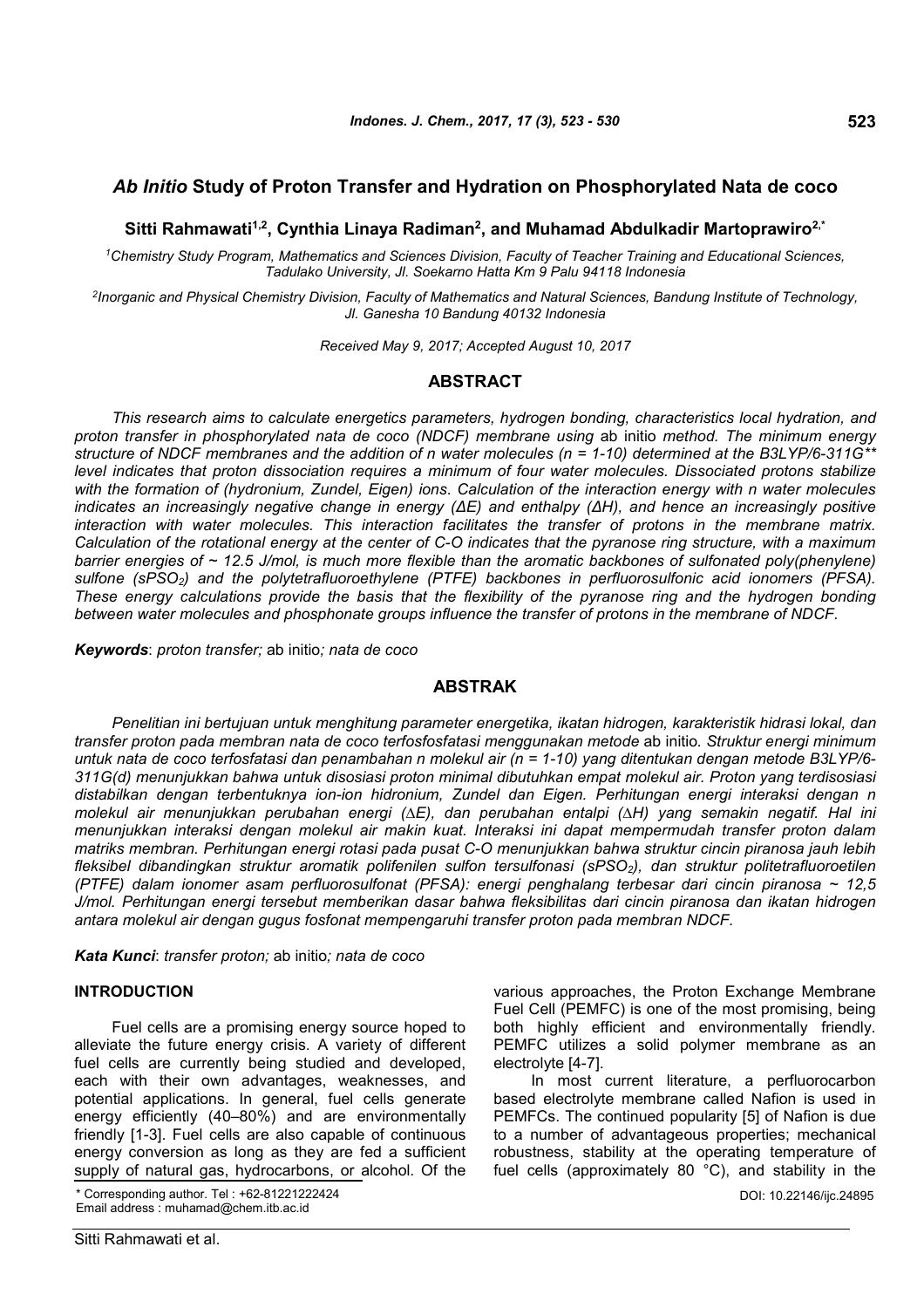proximity of chemicals with high proton conductivity (0.08 S/cm) [3,8-10]. On the other hand, Nafion cannot be reused, leading to a high environmental and production cost [8] of the PEMFC. In addition, Nafion is susceptible to dehydration, leading to a fall in proton conductivity at high temperatures [2,11-12].

These shortcomings have led to a search for alternatives to Nafion as an electrolyte in fuel cells, capable of operating at higher temperature, with higher mechanical robustness, but with a proton conductivity level approaching Nafion. Studies on phosphorylated bacterial cellulose (nata de coco) have been synthesized and characterized [4]. Phosphorylated nata de coco has been shown to possess proton conductivity approaching that of Nafion 117. The chemical structure of phosphorylated nata de coco differs from that of Nafion; the hydrophobic and hydrophilic domains contained in phosphorylated nata de coco are what facilitate proton transfer through a cluster network. Due to water in the media, protons and hydroxyl ions are in balance. The formation of ester cellulose eases the transfer of protons in the membrane matrix, as H $\delta^+$  from the  $-\mathsf{O}^5\mathsf{H}^{\delta+}$  in phosphate rings are easily detached and quick to react with water producing ionized water.  $O^{\delta}$  also interacts with ionized water, resulting proton transfer and increasing the conductivity of the phosphorylated nata de coco membrane. In addition, hydrophilic and phosphate rings are able to form intermolecular hydrogen bonds and between water molecules. The rate at which the electrolyte membrane bonds with water will determine the proton transfer rate [13].

A number of models and simulations were developed to comprehend the hydration process and proton transfer in the membrane. The classical molecule dynamics (MD) and *ab initio* molecular dynamics (AIMD) methods were used to determine proton mobility as a function of hydration conditions and sulfonated function rings [14-15]. Studies on SSC PFSA membrane fragments show that the formation of hydrogen bonds between water molecules is highly dependent on acid ring connectivity. The study also shows that Zundel ions (H5O<sup>2</sup> + ) play an important role in facilitating proton transfers in low hydration conditions. The results of ab initio computation on  $sPSO<sub>2</sub>$  ionomers show that, as a whole, proton transfer occurs in various structures within sPSO2, with meta-meta conformity generally preferred over orto-orto conformity. sPSO<sub>2</sub> ionomers are more effective in producing moving protons in low-water conditions [16]. A study of proton transfer energetics in phosphoric acid clusters shows that the (second) energy barrier of proton transference and its endothermic properties fall with an increase in the size of phosphoric acid clusters [17]. In line with these findings, this study will evaluate proton transfer in bacterial cellulose membranes (phosphorylated nata de coco); the structure of hydrogen bonds between molecules, and how the structure reacts to the gradual addition of *n* water molecules at various points in the bacterial cellulose structure.

## **EXPERIMENTAL SECTION**

## **Instrumentation**

Devices research used in this study consists of hardware and software. Super computer hardware in the form of High Performance Computer (HPC) systems at ITB Bandung. This facility is an integrated computer facilities consisting of 20 modules, each of which has two hexacore intel X5650 (Hyper threading per core subject which produce a total of 24 cores per module) RAM 16 GB and 320 GB Hard Disk capacity. The software used is a Linux-based operating systems with input in the form of z-matrix structure and computational calculations using GAUSSIAN 09 for Linux, and ChemCraff, Jmol, GaussView used to make the initial coordinates of the molecular structure and visually see the output.

## **Computation Method**

The quantum mechanical *ab initio* method was used to compute the interaction energy between phosphorylated nata de coco molecules. All electronic structural calculations utilized the Gaussian09 software. Previous studies indicated of the minimum energy structure, the electronic structure, and geometry optimization are determined at the quantum mechanical *ab initio* method, indicated the migration of protons in the interaction of acetic acid-water and ammonia [18].

## *Initial structure and geometric optimization*

The first procedure was the creation of initial structure coordinates (z-matrix) of the molecules in the phosphorylated nata de coco polymer membrane. The bonds' lengths, relative orientations, and dihedral orientations are required to calculate the z-matrix. Next, geometric optimization of the polymer membrane molecule was conducted using the DFT/B3LYP method with the 6-311G (d) basis set. This optimization was generated until the most stable conformity structure of the phosphorylated nata de coco molecule. The final energy obtained from this optimization indicates the lowest energy level with the most structurally stable molecule with minimum intra-atom repulsion.

## *Energy calculation*

The optimized z-matrix structure for each phosphorylated nata de coco structure (its monomers,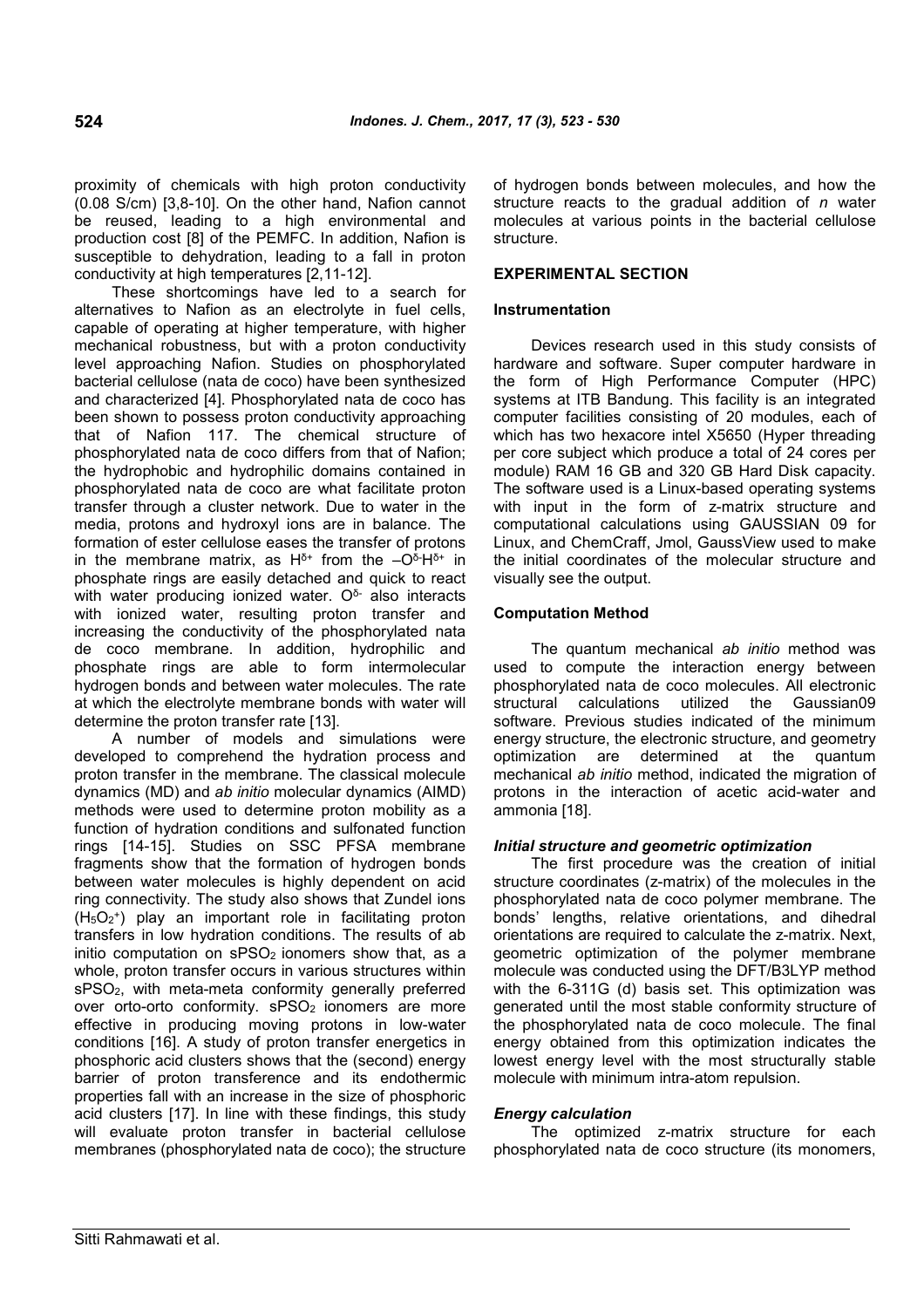dimers, trimmers, etc.) was used to calculate energy, by adding a water molecule in the same position. The DFT method with the B3LYP function and the 6-311G(d) basis set was used to generate these calculations. The change in energy between dimers, trimmers, etc. was then obtained from the various optimized conformance structure energy calculations. These calculations heavily influence subsequent results in this study [16].

To investigate changes in proton transfers and hydrogen bonding in the vicinity of the phosphoric acid groups in low water conditions, water molecules were added one by one (i.e.  $+ n$  H<sub>2</sub>O, where  $n = 1-10$ ) to the optimized structures generated in the previous steps. Finally, optimizing the results of this process, obtained the interaction energy between water molecules and the phosphonate groups. The binding strength (due to hydrogen bonding) was evaluated at the B3LYP/6- 311G(d) level and subsequently corrected for zero-point energy (ZPE) and basis set superposition error (BSSE) as has been done by Wang and Paddison systems sulfonated poly phenylene sulfone. [16]. The calculation of energy changes (ΔE) using the formula of equation 1, the same principle used to calculated the enthalpy changes (ΔH) and free Gibbs energy change (ΔG). The rotational energy barriers with the method described above as then conducted to determine the flexibility of the pyranose ring backbone.

$$
\Delta E = E_{\text{NDCF-nH}_2O} - E_{\text{NDCF}} - E_{\text{H}_2O}
$$
 (1)

#### **RESULT AND DISCUSSION**

### **Minimum Energy Structures**

Phosphorylated nata de coco is a polymer that contain of β-1,4 bonds D-glucose phosphonate units (monomer). Interaction energy changes of phosphorylated nata de coco are determined by added one water molecule to its monomer (two, three, four and five) on the same position. The results of various

structure optimizations are Interaction energy changes of the monomers and water showed no significant changes, about -12.55 kcal/mol [19]. These results tell that two monomer structures can represent longer phosphorylated nata de coco polymer in the interaction energy calculation with water molecule [20].

The structure of phosphorylated nata de coco is comprised of several hydroxyl ions and phosphonate groups (–PO3H2), which has been shown to affect local hydration and properties of the proton transfer. The minimum energy structure of phosphorylated nata de coco, determined through the B3LYP/6-311G(d) method elaborated upon above, is shown in Fig. 1.

For the conformation shown in Fig. 1, the hydrogen bond between the phosphonate  $(-PQ_3H_2)$ and hydroxyl (–OH) groups is comparable to the hydrogen bond in phosphoric clusters, namely 1.810  $\AA$ [17], classified as medium hydrogen bonds [20].

#### **Backbone Conformation**

Aside from intra molecular interaction, the B3LYP/6-311G (d) method was also used to calculate the interaction between pyranose rings by rotation at



**Fig 1.** Structural optimization of phosphorylated nata de coco dimers (B3LYP/6-311G(d))

**Table 1.** Results of the structure optimization of the phosphorylated nata de coco dimer + *n* water molecules (B3LYP/6-311G (d) method)

|           | $-P_1(OH)$        | $-P_1(OH)$      | $-P_2(OH)$          | $-P_2(OH)$      |               |  |
|-----------|-------------------|-----------------|---------------------|-----------------|---------------|--|
| $+ n H2O$ | ГО-Н $(147-49)$ Å | ГО-Н (Г48-50) Á | ГО-Н $($ Г52-54) А́ | ГО-Н (Г53-55) Á | $D_{C-O-C-O}$ |  |
| 0         | 0.975             | 0.964           | 0.980               | 0.964           | $-81.688$     |  |
|           | 0.991             | 0.964           | 0.981               | 0.964           | $-81.697$     |  |
| 2         | 0.994             | 0.964           | 0.982               | 0.990           | $-81.490$     |  |
| 3         | 0.992             | 0.995           | 0.965               | 0.995           | $-84.285$     |  |
| 4         | 0.993             | 0.996           | 1.010               | 0.991           | -79.068       |  |
| 5         | 0.992             | 1.011           | 1.011               | 0.990           | $-81.425$     |  |
| 6         | 0.995             | 1.008           | 1.012               | 0.998           | $-70.133$     |  |
|           | 1.007             | 1.013           | 1.023               | 0.999           | $-79.406$     |  |
| 8         | 1.008             | 1.014           | 0.986               | 1.013           | $-80.616$     |  |
| 9         | 1.007             | 1.021           | 0.997               | 1.020           | $-79.229$     |  |
| 10        | 1.006             | 1.021           | 1.019               | 0.997           | -84.729       |  |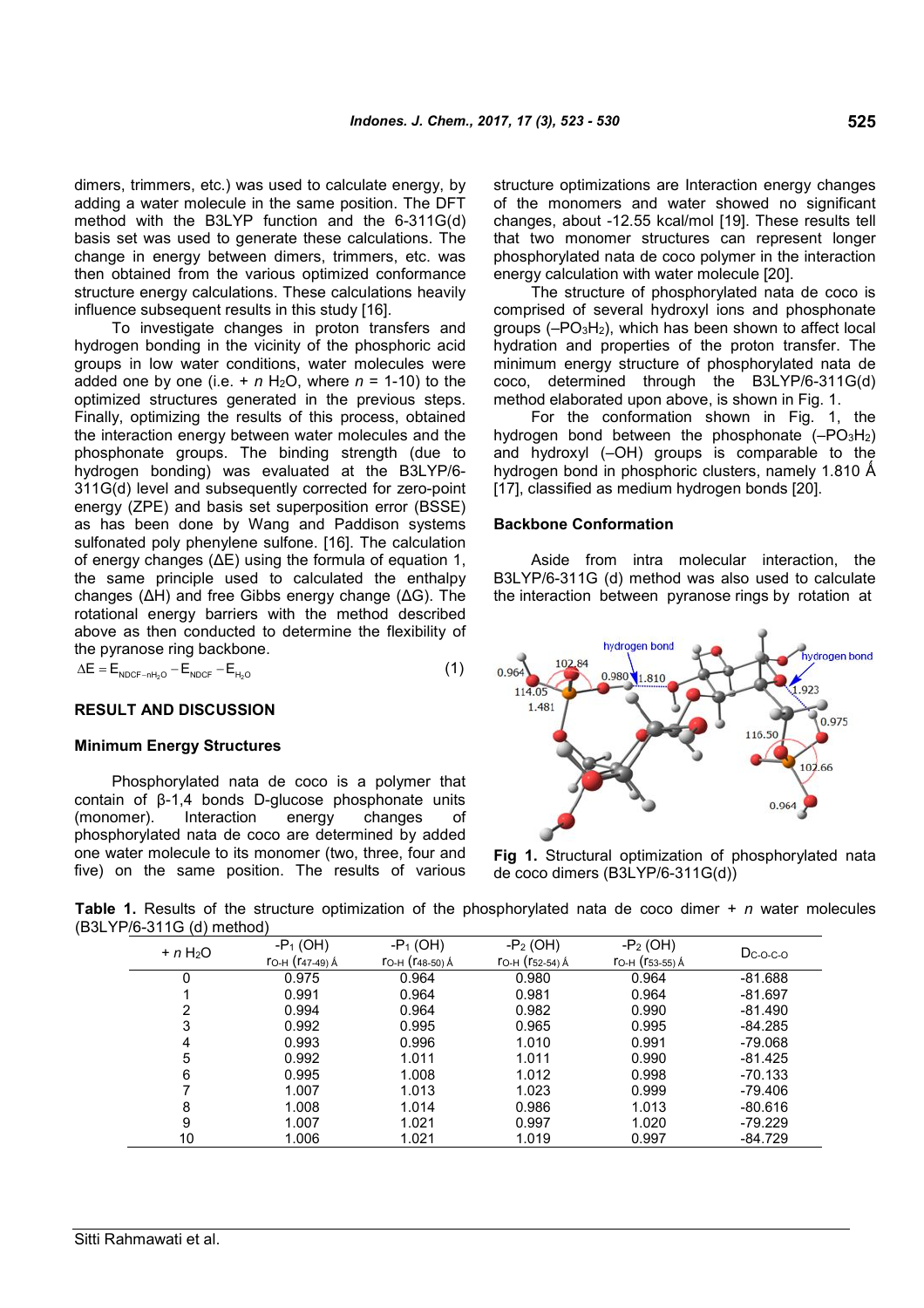| <b>TWIVE.</b> Diffully vitaly for the optimized phosphor flated hata as soos difficil<br>. <i>11 wator mologi</i> os |               |             |            |            |            |                                           |           |          |  |  |
|----------------------------------------------------------------------------------------------------------------------|---------------|-------------|------------|------------|------------|-------------------------------------------|-----------|----------|--|--|
| $+ n H2O$                                                                                                            | $\Delta$ Ezpe | EBSSE       | ΛE         | ΔН         | ΔG         | average value (kcal/mol)/H <sub>2</sub> O |           |          |  |  |
|                                                                                                                      | (kcal/mol)    | (Harrtree)  | (kcal/mol) | (kcal/mol) | (kcal/mol) | ΔΕ                                        | ΔH        | ΔG       |  |  |
| 0                                                                                                                    |               |             |            |            |            |                                           |           |          |  |  |
|                                                                                                                      | $-14.637$     | $-2510.228$ | $-15.173$  | $-15.766$  | $-5.132$   | $-15.173$                                 | $-15.766$ | $-5.132$ |  |  |
|                                                                                                                      | -34.046       | -2586.595   | $-35.204$  | $-36.389$  | $-14.641$  | $-17.602$                                 | $-18.195$ | -7.320   |  |  |
| 3                                                                                                                    | $-47.618$     | $-2662.927$ | $-49.066$  | $-50.843$  | $-19.360$  | $-16.355$                                 | $-16.948$ | $-6.453$ |  |  |
| 4                                                                                                                    | -59.861       | -2739.169   | -61.378    | $-63.747$  | $-21.981$  | $-15.344$                                 | $-15.937$ | $-5.495$ |  |  |
| 5                                                                                                                    | $-69.156$     | $-2815.504$ | $-70.189$  | $-73.151$  | $-26.113$  | $-14.038$                                 | $-14.630$ | $-5.223$ |  |  |
| 6                                                                                                                    | $-83.127$     | -2891.856   | -84.739    | $-88.294$  | $-28.224$  | $-14.123$                                 | $-14.716$ | $-4.704$ |  |  |
|                                                                                                                      | $-101.487$    | -2968.174   | $-103.928$ | $-108.075$ | $-36.763$  | $-14.847$                                 | $-15.439$ | $-5.252$ |  |  |
| 8                                                                                                                    | $-116.048$    | $-3044.509$ | $-118.250$ | $-122.989$ | $-45.542$  | $-14.781$                                 | $-15.374$ | $-5.693$ |  |  |
| 9                                                                                                                    | $-129.988$    | $-3120.850$ | $-133.108$ | $-138.440$ | $-45.591$  | $-14.790$                                 | $-15.382$ | -5.066   |  |  |
| 10                                                                                                                   | $-145.917$    | -3197.184   | $-149.089$ | $-155.013$ | $-52.948$  | $-14.909$                                 | $-15.501$ | -5.295   |  |  |

**Table 2.** Binding energy for the optimized phosphorylated nata de coco dimer + *n* water molecules



**Fig 2.** Relative rotational energy along central C–O bonds in phosphorylated nata de coco dimers obtained at B3LYP/6-311G(d)

the C-O bond. Structural parameters, including the dihedral degree of rotation for the C-O bond (Dc-o-c-o) and the O-H bond length  $(-PO(O \cdots H)_2)$  is shown in Table 1. Electronic energy, zero point energy, change in internal energy, Gibbs free energy, and change in enthalpy are shown in Table 2.

The interaction between the phosphonate  $(-PO(O \cdots H)_2)$  and hydroxyl groups and the interaction of pyranose rings significantly affects conformance. Each phosphate groups in the phosphorylated nata de coco dimer is expected to interact with neighboring hydroxyl and pynarose rings or with its hydroxyl unit. Consequently, the pyranose ring tends to rotate about its C–O bond to minimize the steric effect. The determination of the global minimum energy of the phosphorylated nata de coco dimer structure in Fig. 2 and 3 show that the two pyranose rings are regulated by an advantageous barrier energy configuration. The potential energy surface (PES) scans have been conducted with the B3LYP/6-311G(d) method for the rotation of pyranose rings about the C–O bond for negative and positive 180°. As seen in Fig. 2 and 3, barrier energy peaks when the two pyranose rings are perpendicular and falls when in parallel. Similarly, rotational energy peaks when the conformances of the two pyranose rings are perpendicular. The average and maximum barrier energies of phosphorylated nata de coco dimers was found to be approximately 5.3 and 12.5 J, respectively, far below the observed barrier energy of PFSA fragments and sPSO<sub>2</sub>. This shows that the backbone of pyranose rings are more flexible (less stiff) compared to PTFE backbones and  $SPSO<sub>2</sub>$  [16,21-22]. A possible explanation is that the majority of the hydrogen bonds formed in phosphorylated nata de coco are unaffected by rotation along central C–O bonds.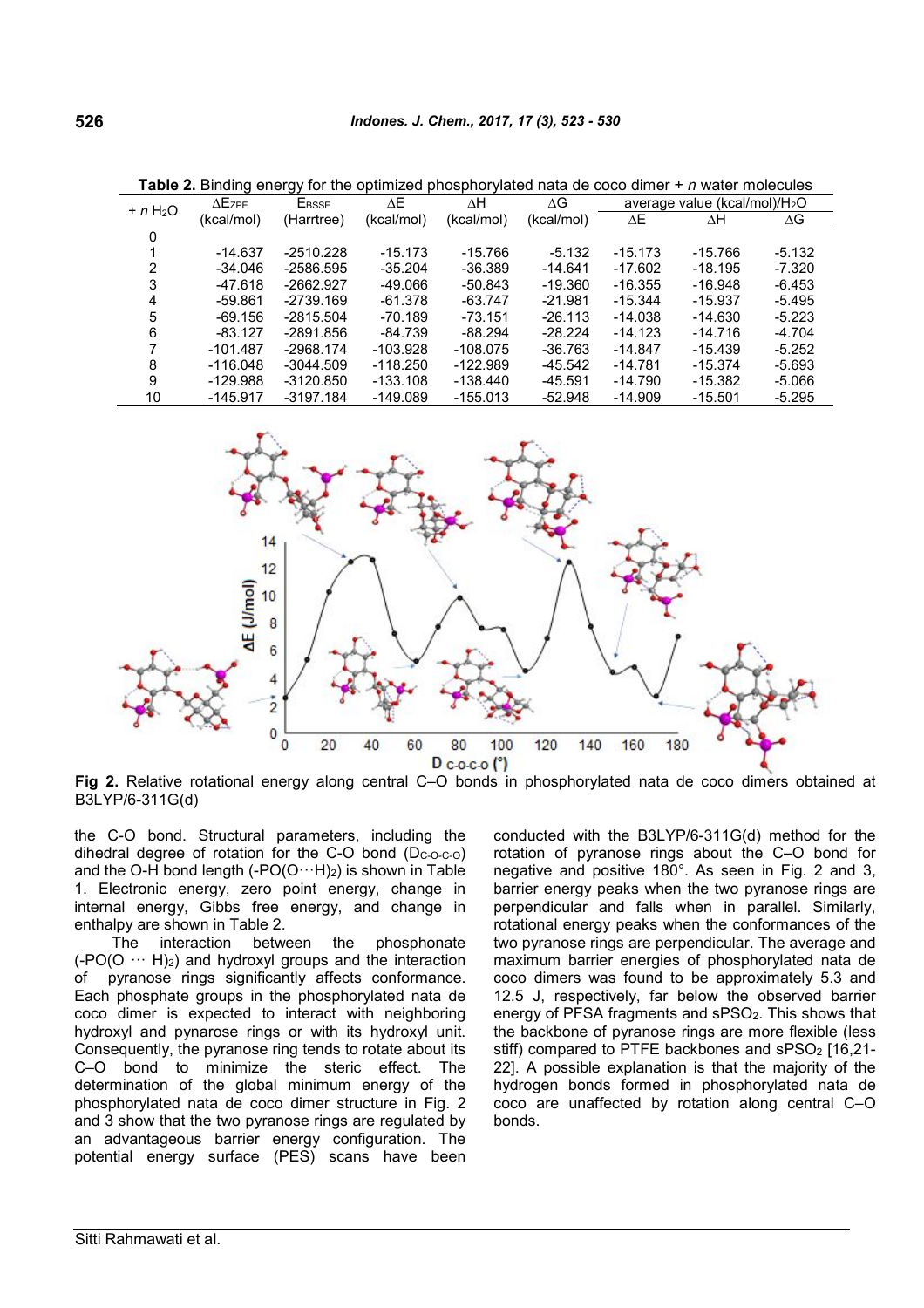

**Fig 3.** Relative rotational energy along central C–O bonds in dimer phosphorylated nata de coco obtained at B3LYP/6-311G(d)

#### **Proton Transfer and Hydration**

To investigate proton transfer near the phosphate ring  $(-PO(O \cdots H)_2)$  at a low degree of hydration, water molecules were added one by one to the phosphorylated nata de coco dimer. Utilizing the B3LYP/6-311G (d) method, multi hydration phosphorylated nata de coco dimers were obtained from various structures with *n* molecule air (*n* = 1–10), with the resulting conformances shown in Fig. 4.

The optimization results obtained from energy data of each structure, so it can be calculated change in energy, enthalpy change and the Gibbs free energy change using equation 1. Table 2 displays data from the energy calculation results and BSSE computation that corrects the bonding energy between molecules. An increasingly negative change in energy, Gibbs free energy and enthalpy indicates a stronger interaction with water molecules. The values of ΔE, ΔG and ΔH show the stability parameters of a system's thermodynamics; the more negative the reaction will tend to be stable because the reaction takes place spontaneously. The addition of one water molecule to the system lowers the change in energy, enthalpy change and the change in Gibbs free energy (ΔE, ΔG and ΔH), so that the intensity of the interaction between the phosphorylated nata de coco dimers with the water molecule also increases. The values of ΔE, ΔG and ΔH indicate the thermodynamic stability parameters of a system, the more negative the reaction will tend to be stable because the reaction is spontaneous. The addition of one water molecule to the system lowers the system, so that the intensity of the interaction between the phosphorylated nata de coco dimers with the water molecule also increases, encouraging the transfer of protons in the membrane matrix as the H<sup> $\delta$ +</sup> from  $-\mathrm{O}^{\delta}$ -H $^{\delta}$ + in the phosphate ring is able to easily dissociate and is free to interact with water to produce protonated water.  $-O^{\delta}$ - will also interact with other protonated water molecules leading to increased proton transfer and increasing the conductivity of the phosphorylated nata de coco membrane. Intermolecular interaction between polymer chains will fall and interaction between phosphate groups and water will subsequently rise [13]. The average value of ΔE, ΔG and ΔH for the interaction between water molecule and nata de coco dimer increased gradually at addition of 1-2 water molecules, decreased gradually up to addition of five water molecules, and were relatively constant for the next addition of water molecules.

This is consistent with previous research suggesting that proton dissociation is tied to the proportion of water and phosphoric acid in the system; phosphorylated nata de coco is comprised of hydrophobic and hydrophilic domains allowing proton transfer to occur through cluster networks. With water in the media, a balance between protons and hydroxyl ions is established [13].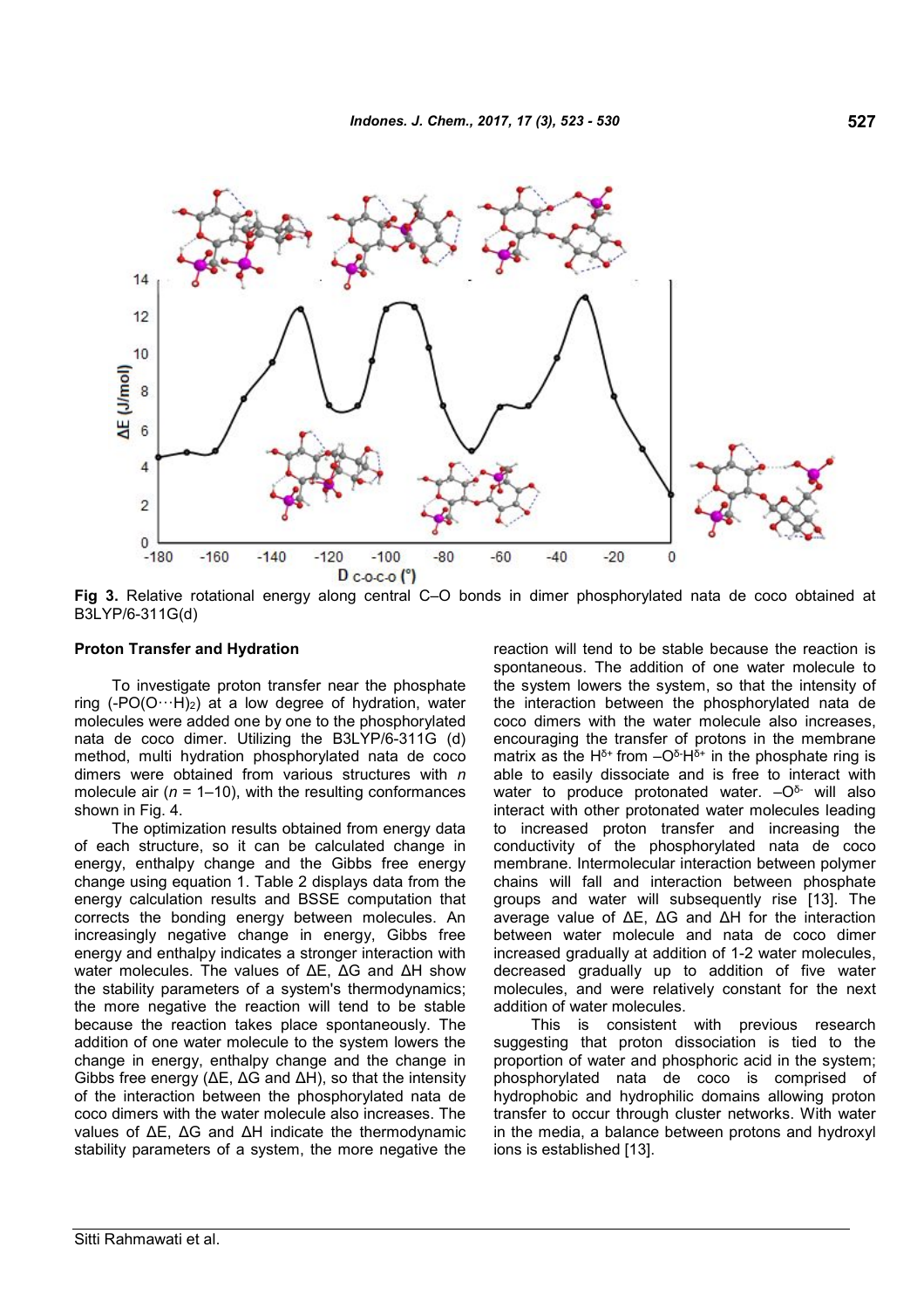

**Fig 4.** Fully-optimized (B3LYP/6-311G (d)) minimum energy structures of phosphorylated nata de coco dimer with *n* water molecules: (a) *n* = 4; (b) *n* = 5; (c) *n* = 6; (d) *n* = 7; (e) *n* = 8; (f) *n* = 9; (g) *n* = 10. The proton dissociation occurs when four water molecules were added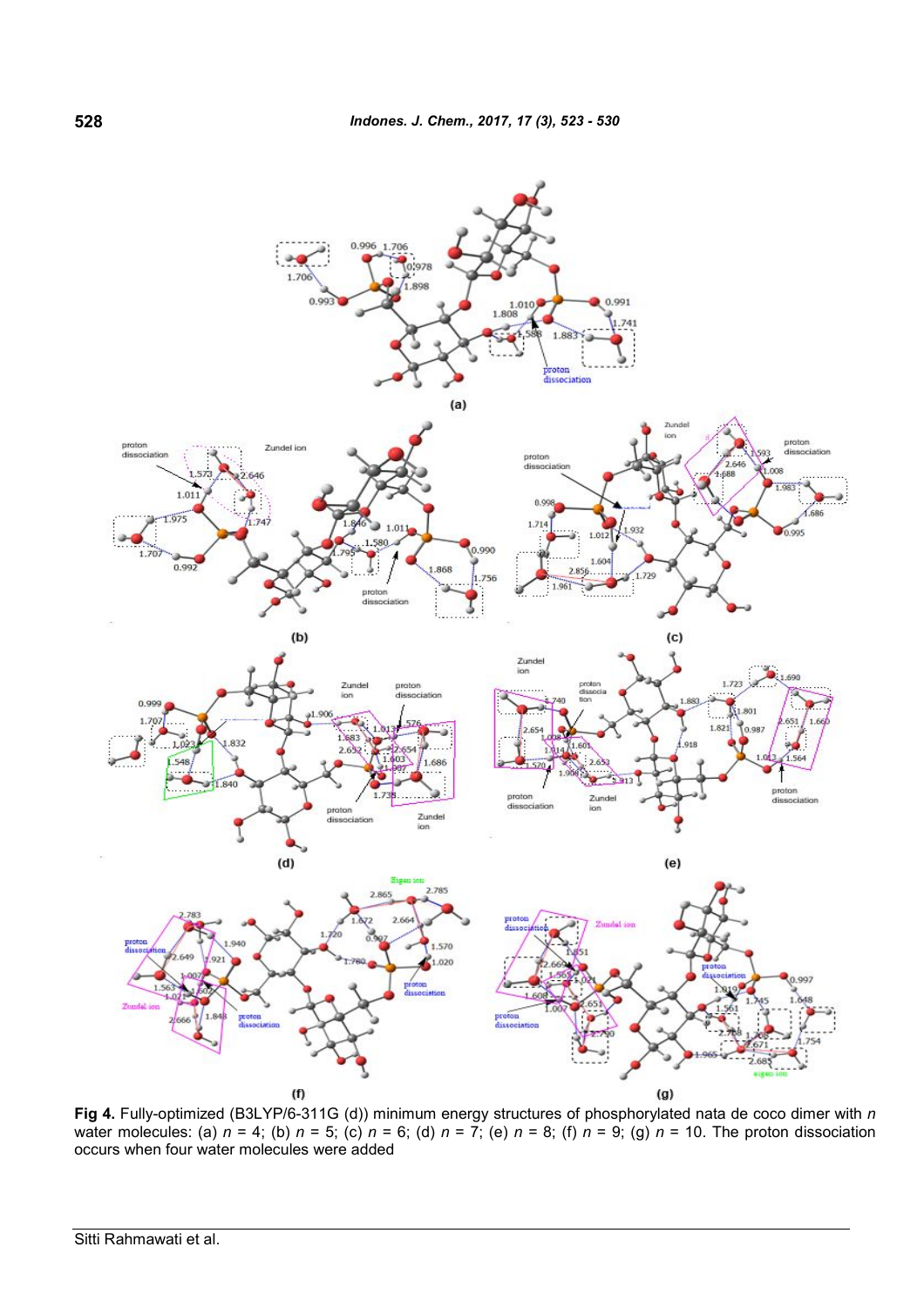The bonding energy tends to be similar, with a rise in bonding energy corresponding to increased hydration. The local hydration of the phosphorylated nata de coco dimer was considerably different from that of PFSA and sPSO<sub>2</sub>; in sPSO<sub>2</sub> proton dissociation occurred with the addition of a minimum of three water molecules  $(d<sub>O-H</sub> =$ 1.02 and 1.06 Å), while in PFSA a minimum of five water molecules (( $d_{O-H}$  = 1.01 and 1.02 Å) was required [16,21-22]. In phosphorylated nata de coco dissociation ( $d_{O-H}$  = 1.01 Å) was observed with the addition of four water molecules, with the dissociated proton stabilizing into a hydronium ion as seen in Fig. 4a. With the addition of five and six water molecules, the two dissociated protons stabilized into Zundel and hydronium ions as seen in Fig. 4b. The existence of a Zundel ion resulted in a minimum bonding energy, hence encouraging proton transfer as Zundel ions function as a mediator in the proton transfer process. With the addition of seven and eight water molecules, the three dissociated protons formed two Zundel ions and one hydronium ion as seen in Fig. 4c. Finally, with the addition of nine and ten water molecules, one Eigen ion and two Zundel ions were formed as a result of the dissociation seen in Figure 4d. The hydronium ion forms an Eigen ion through the hydrogen bonds formed with three water molecules with an average O-H distance of 2.56 Å. The formation of an Eigen ion indicates that the proton has migrated to the second hydration layer [23].

## **CONCLUSION**

Optimization results from the B3LYP/6-311G (d) calculation shows that proton dissociation requires a minimum of four water molecules. Dissociated protons are stabilized with the formation of hydronium, Zundel, and Eigen ions. The gradual addition of *n* water molecules (with  $n = 1-10$ ) leads to increasingly negative changes in energy (*∆*E) and enthalpy (∆H), indicating stronger interaction with water molecules. This interaction may encourage proton transference in the membrane matrix. Rotational energy calculations show that the pyranose ring structure is significantly more flexible than the aromatic  $sPSO<sub>2</sub>$  structure and the poly tetra fluoro ethylene (PTFE) structure in perfluoro sulfonic acid (PFSA) ionomer. The highest rotational barrier energy of the pyranose rings were ~12.5 J/mol. These energy calculations provide the basis that the flexibility of the pyranose ring and the hydrogen bonding between water molecules and phosphonate groups influence the transfer of protons in the membrane of phosphorylated nata de coco.

## **ACKNOWLEDGEMENT**

The authors are grateful for financial support of the scholarship *Beasiswa Pendidikan Pascasarjana Dalam Negeri* (BPP-DN), Ministry of Research, Technology and Higher Educationof the Republic of Indonesia, the through Doctoral program Graduate School of Institut Teknologi Bandung, Indonesia.

#### **REFERENCES**

- [1] Schuster, M., de Araujo, C.C., Atanasov, V., Andersen, H.T., Kreuer, K-D., and Joachim Maier, J., 2009, Highly sulfonated poly(phenylene sulfone): Preparation and stability issues, *Macromolecules*, 42 (8), 3129–3137.
- [2] Maiyalagan, T., and Pasupathi, S., 2010, Components for PEM fuel cells: An overview, *Mater. Sci. Forum*, 657, 143–189.
- [3] Zaidi, S.M.J., and Matsuura, T., 2009, Polymer Membranes for Fuel Cells, Springer, New York.
- [4] Wang, Y., Chen, K.S., Mishler, J., Cho, S.C., and Adroher, X.C., 2011, A review of polymer electrolyte membrane fuel cells: Technology, applications, and needs on fundamental research, *Appl. Energy*, 88 (4), 981–1007.
- [5] Smitha, B., Sridhar, S., and Khan, A.A., 2005, Solid polymer electrolyte membranes for fuel cell applications—A review, *J. Membr. Sci.*, 259 (1-2),  $10-26$ .
- [6] Mecheri, B., D'Epifanio, A., Traversa, E., and Licoccia, S., 2008, Sulfonated polyether ether ketone and hydrated tin oxide proton conducting composites for direct methanol fuel cell applications, *J. Power Sources*, 178 (2)*,* 554–560.
- [7] Song, A.K., Batista, C., Sarpeshkar, R., and Han, J., 2008, Rapid fabrication of microfluidic polymer electrolyte membrane fuel cell in PDMS by surface patterning of perfluorinated ion-exchange resin, *J. Power Sources*, 183 (2), 674–677.
- [8] Spry, D.B., and Fayer, M.D., 2009, Proton transfer and proton concentrations in protonated Nafion fuel cell membranes, *J. Phys. Chem. B*, 113 (30), 10210–10221.
- [9] Bae, B., Miyatake, K., and Watanabe, M., 2008, Sulfonated poly(arylene ether sulfone) ionomers containing fluorenyl groups for fuel cell applications, *J. Membr. Sci.*, 310 (1-2), 110–118.
- [10] Wilkinson, D.P., Zhang, J., Hui, R., Fergus, J., and Li, X., 2010, Proton Exchange Membrane Fuel Cell Material Properties and Performance, CRC Press, New York.